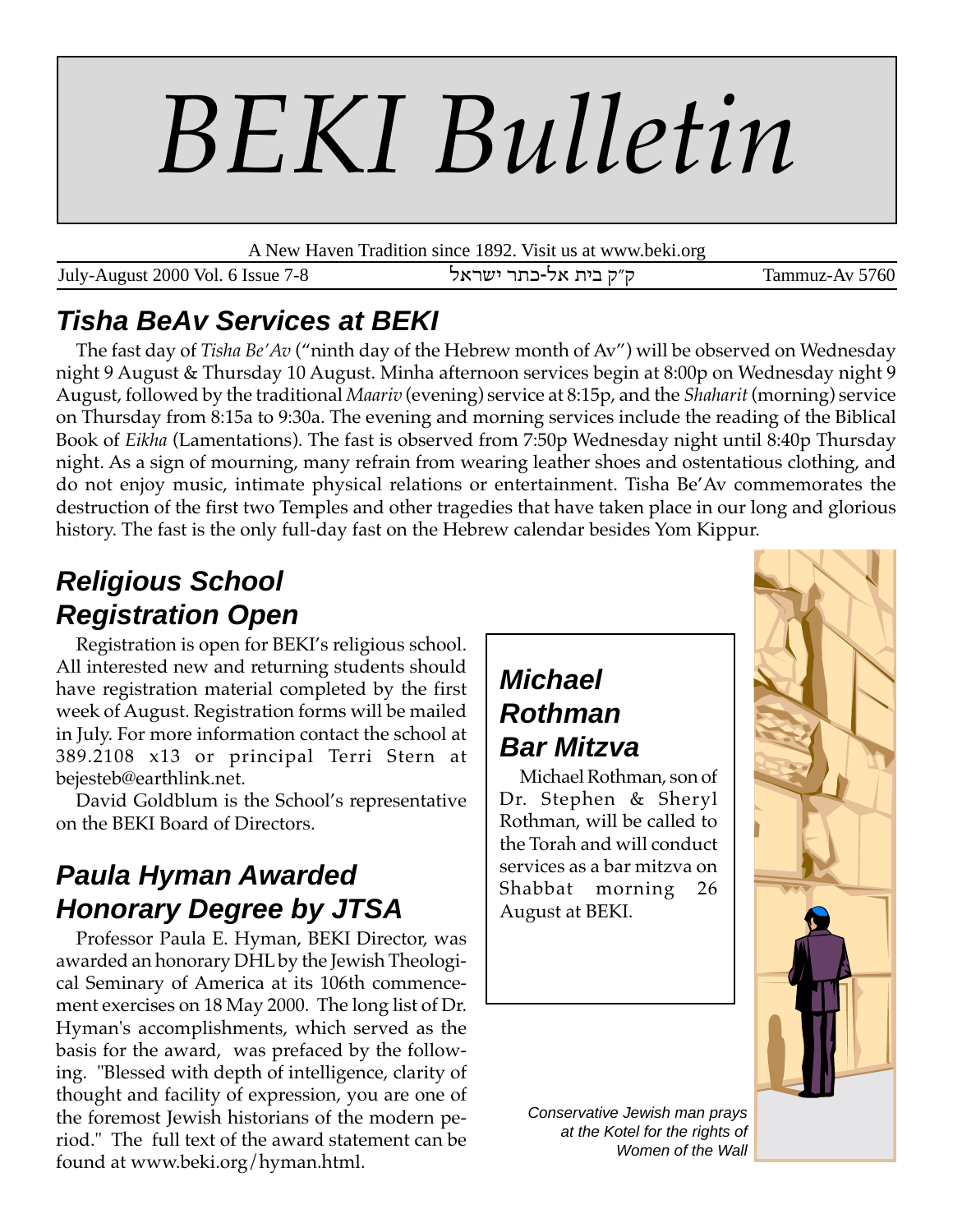#### **Administrative Announcements**

## **How to Contact the BEKI Bulletin**

Responses to "A Message from Rabbi Tilsen," questions for "Dear Rabbi" and Letters to the Editor can be sent to: Editor, BEKI-Bulletin, 85 Harrison Street, New Haven, CT 06515 or by email to jjtilsen@beki.org.

 *Rabbi Tilsen's mail and e-mail are opened directly and exclusively by the Rabbi himself* and are as secure and confidential as mail and e-mail can be.

## **Calling BEKI**

To call BEKI, dial (203) 389-2108.

When the automated attendant answers, dial any of the numbers below for the desired extension. You don't have to wait to hear the whole recorded greeting. If you don't have a "touch-tone" phone (i.e. a phone that dials by sending tones), wait to the end of the greeting and you will then be able to leave a message for the Administrator. A shortcut: To skip to the end of a greeting, press asterisk (\*).

#### **Extensions**

| Kadima & USY Youth Groups  30             |
|-------------------------------------------|
|                                           |
|                                           |
| Kulanu KeEhad Havura  33                  |
|                                           |
| Office Manager Mary Ellen Mack  14        |
|                                           |
| Rosenkrantz Library 11                    |
| Service Times Recording  88               |
| Religious School Principal Terri Stern 13 |
| USY & Kadima Youth Groups  30             |

## **Personalized Bookkeeping**

**Services Offered:**

Check Writing • Payroll Statement Reconciliation • P/R Tax Forms End of Year Reports

#### **Accurate and Professional Service**

#### **787-0496**

Muriel Chorney 213 Maple St.

## **BEKI-Bulletin**

The newsletter is published monthly by Congregation Beth El-Keser Israel for the benefit of its members. Congregation Beth El-Keser Israel is affiliated with the United Synagogue of Conservative Judaism.

To contribute articles or for inquiries regarding membership, donations, or special activities, call the Synagogue office (203) 389-2108, or write to 85 Harrison Street, New Haven, CT 06515-1724 or email: *jjtilsen@beki.org* or see our web page created by Phill Simon: *www.beki.org* For information about advertising, call the synagogue

office. Deadline for submission of ads or articles is the 1st of the month preceding publication. Annual subscription is \$36.00.

#### **BEKI-Bulletin**

© 2000 Congregation Beth El-Keser Israel. A Message from Rabbi Tilsen & Dear Rabbi © 2000 Jon-Jay Tilsen. All rights reserved.

| Editor                     | Rabbi Jon-Jay Tilsen |
|----------------------------|----------------------|
| Associate Editor           | Donna Levine         |
| Associate Editor           | Donna Kemper         |
| <b>Circulation Manager</b> | Saul Bell            |
| <b>Production Editor</b>   | David Golden         |
| Advertisement Editor       | Sheila Gardner       |
| Photographer               | Charles Ludwig       |

## **Daily Services**

Daily services at BEKI provide an opportunity to learn, pray, reflect, transition and center one's own spiritual life. Services provide a context for fulfilling the mitzva (religious obligation) of daily worship. Services are held every weekday morning and evening. See the calendar for a schedule. During the summer, there will be a special need for more participants on Tuesday mornings (7:00a), Thursday mornings (8:15a) and Sunday nights  $(5:45p).$ 

#### **No Parking**

Members and visitors are advised that parking is prohibited at all times on the East side of Harrison Street as indicated by the "No Parking" signs. Parking is usually available across Harrison Street, and ample parking is available in the BEKI lot at the rear of the building. When driving in the BEKI parking lot, please observe the 5 miles-perhour speed limit, which is enforced by random speed bumps.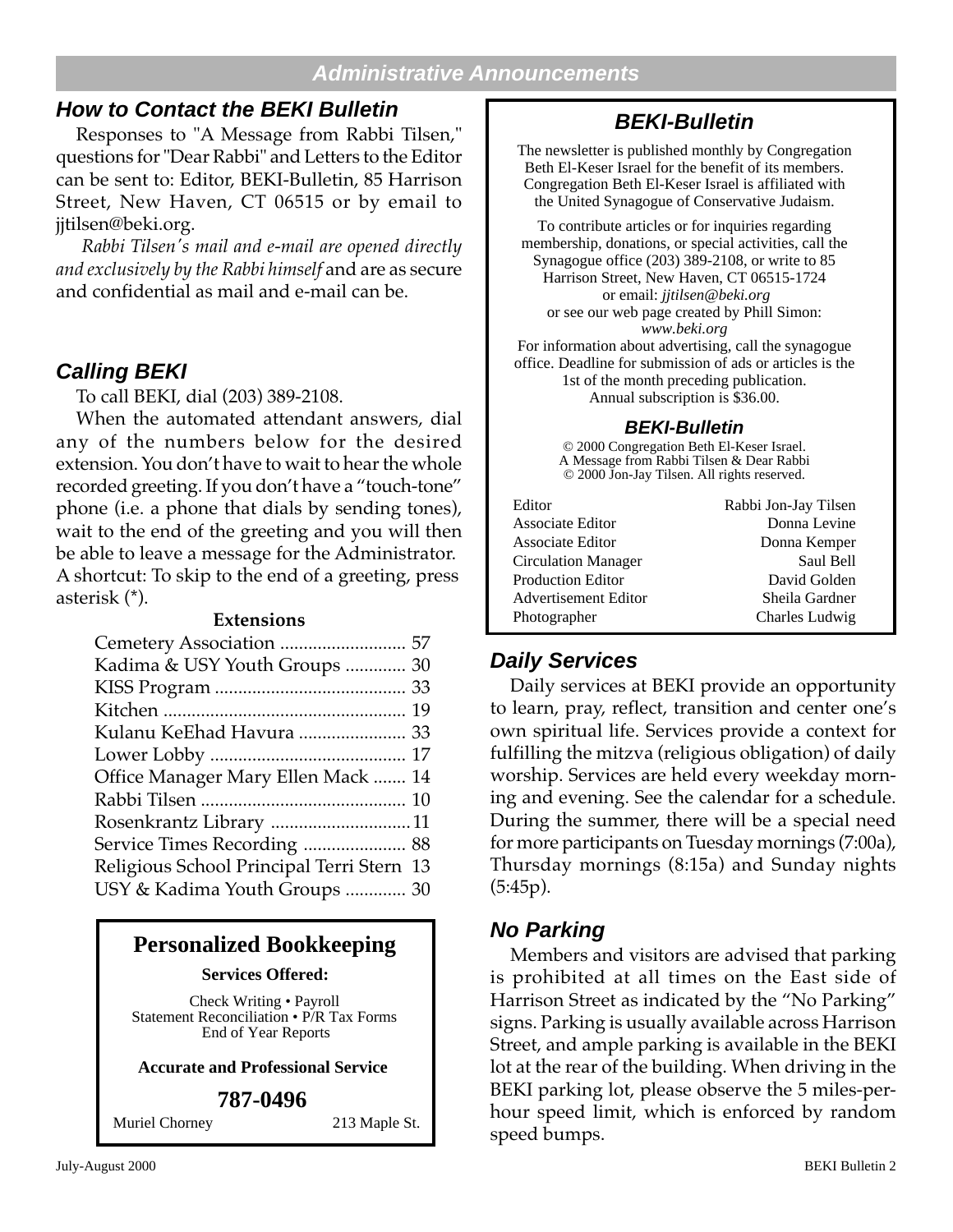# **A Message from Rabbi Tilsen: What Shul Do You Belong to?**

*Reprinted from the BEKI Bulletin July 1997*

I looked through my high school yearbook and made a Jew count. (A Jew count is when you look through a list of names and pick out the Jewish ones.) Since I knew personally every one of my Jewish classmates, and the majority of my total 498 classmates, my count was probably accurate to the person.

Of the 39 Jewish kids in my class, myself included, all but one or two belonged to a synagogue. Most belonged to the Temple of Aaron, a Conservative "mega-shul" in St. Paul, Minnesota. A few belonged to Mount Zion, a Reform "mega-shul," also in St. Paul.

In the Midwest, the majority of adults Jews are members of a synagogue. But in Connecticut, only a minority of adults Jews belong to a synagogue. While several explanations have been put forward to explain this difference, I would like to point to one of them.

In some Jewish communities there is an expectation of belonging. Sure, many adults in their college years and first few years thereafter went to shul on their parents' tickets, but even singles under 30 were shul members. Upon meeting another Jew from elsewhere in the Metropolitan area, it was not considered impolite to ask, "What shul do you belong to?"

Whether or not one is "religious" or "observant" in any sense of the word, belonging to a synagogue is an important affirmation of one's Jewish identity, and even more, a concrete act of support for the continuity of Judaism and the fulfillment of our mission. Belonging is something that everyone should do.



Rabbi Tilsen

Therefore I want to propose that each of us, when we meet other Jews in the community, ask, "What shul do you belong to?" I'm not suggesting that we offer lectures on why they should belong. I'm simply positing that by asking the question we create the idea that there is an expectation for Jews to belong.

This is also an opportunity to invite others to visit BEKI. Fortunately, we in the Greater New Haven area are blessed with a number of fine synagogue communities, so someone can find the place right for them. Even if they are not interested in joining BEKI, they ought to be joining somewhere else. So please ask politely, "What shul do you belong to?"

*Reader responses are welcomed and may be addressed to Bulletin Editor, 85 Harrison St., New Haven CT 06515 or jjtilsen@beki.org*





Continued from page 3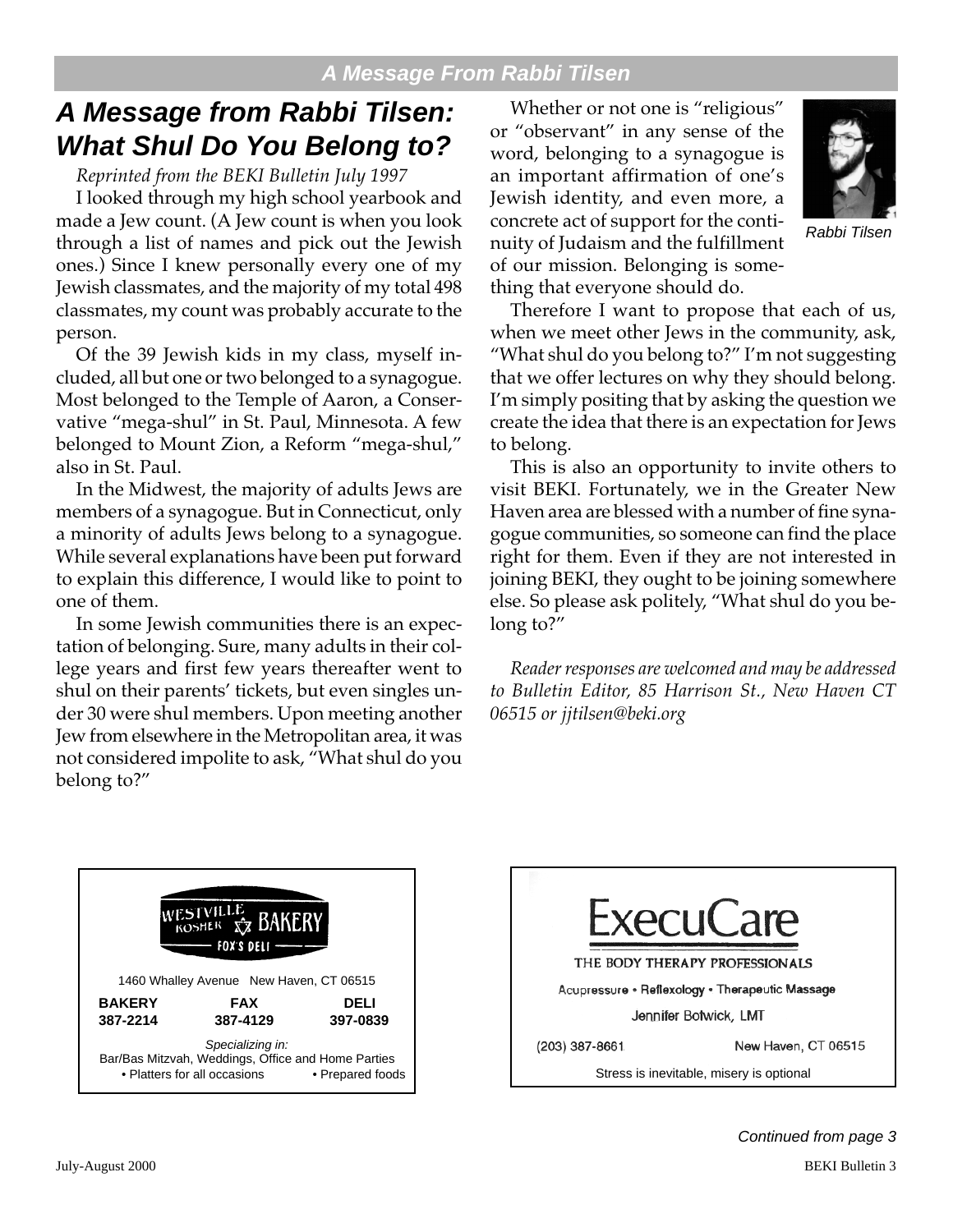#### **News**

# **Renaissance Campaign Reaffirms Commitment of BEKI Members**

The 1999-2000 BEKI Renaissance Campaign ended on 1 June \$106,852 in pledges raised. The final total surpassed the campaign's goal of \$93,000 by over 10%. Historically, the campaign shattered all previous records for raising funds for general operations. The total sum raised for the 1998-99 fiscal year was approximately \$50,000, at that time a record.

According to campaign co-chair Stephen Pincus, the Renaissance Campaign was an outstanding success: "The results of the Renaissance Campaign has confirmed the commitment of our members to BEKI. For the first time, the synagogue made a systemic effort to educate its members about the annual challenges facing BEKI. Many members responded in an unprecedented manner when they learned of BEKI's financial situation."

Because basic dues account for only 40% of the operating income (typical for synagogues), a large percentage of BEKI's annual income must come from the generosity of BEKI members and friends

making significant contributions. The Renaissance Campaign accounted for about 25% of BEKI's annual budget. This year, over 35 members (singles and families) made pledges of \$1,000 or more, nearly triple the number in previous years. Dozens of members in all categories of giving doubled or tripled their previous gifts.

While it appears that this year's Renaissance Campaign appears to have ensured that BEKI balances its budget for the fourth straight year, BEKI faces significant short-term and long-term financial challenges. Most notably, the synagogue's heating and air conditioning systems are in desperate need of replacement. The projected cost of this project is over \$200,000. BEKI does not currently have a capital fund reserved for such projects.

If you would like to join the Renaissance Campaign Committee and help ensure BEKI's viability, please contact Stephen Pincus at 397-8816.



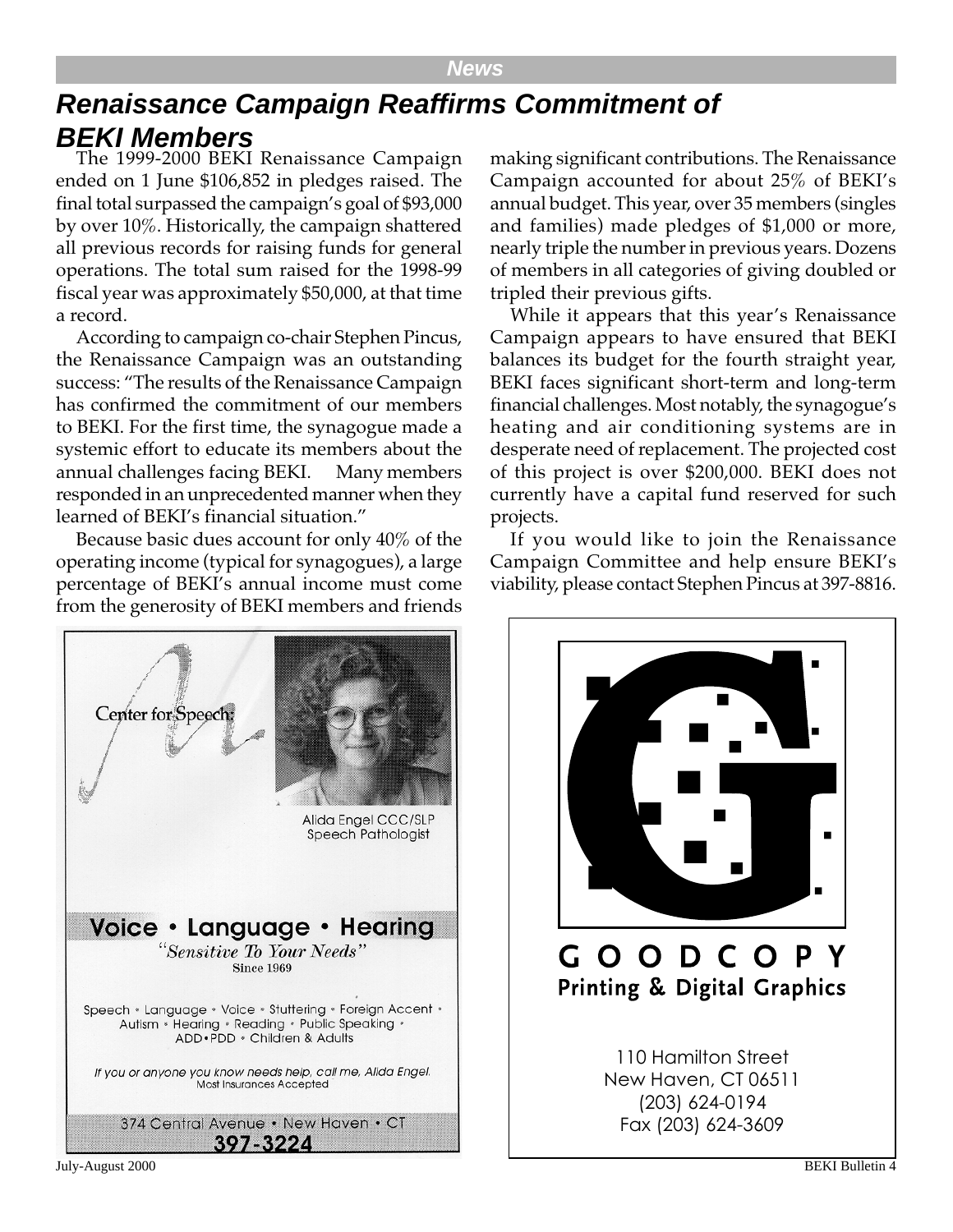## **With sorrow we note the passing of**

*Lottie Chorney,* mother of Betsy (& Gary) Rosenberg, on Sunday 21 May 2000 - 17 Iyar 5760, in Connecticut

*Helen Liner Richey, s*ister of Rena Miller, on Thursday 18 May 2000 - 13 Iyar 5760, in Wisconsin

*Sherman Kasowitz,* father of Bryna (& Seth) Pauker, on Monday 15 May 2000 - 11 Iyar 5760, in Hamden

## **Mazal Tov**

Mazal tov to BEKI members **Ken & Linda Buckman** on the birth of their daughter Rachel **Hannah Rose Buckman** on 12 May 2000, and to Rachel's siblings **Lauren and Evan**, to her grandparents BEKI members **Ivan & Rita Sachs**, to her uncle and aunt BEKI members **Mark & Ilene Sachs**, and to the entire Buckman and Sachs family. The Buckmans can be reached at kjbuckman@worldnet.att.net.

Mazal tov to BEKI family **Jonathan & Yoko Silk** on the birth of their son **Oliver Solomon Ryujin Silk** on Wednesday 17 May 2000 - 12 Iyar 5760, and on his being entered into the covenant of through brit mila. Mazal tov also to Oliver's brother **Benjamin Silk**, and to the entire family.

Mazal tov to **Sarah Shoshana Serkin** on her graduation from high school, and to her parents BEKI member **Tamar Edelkind** and BEKI member **Stuart Serkin**.

Mazal tov to **Ariel Serkin** on graduating from Brandeis University, and to her parents BEKI member **Tamar Edelkind** and BEKI member **Stuart Serkin**.

> **RAVIT AVNI-SINGER, MSW LCSW** 214 Amity Road Woodbridge, CT 06525 (203) 389-9174

Announces the establishment of her practice in child, adolescent, and adult psychotherapy.

Mazal tov to **Jennifer Goldfarb**, niece of BEKI member **Hyla Greenberg**, on her qiddushin (Jewish marriage) to **Solomon Matisoff**, on Sunday 28 May 2000 - 23 Iyar 5760, at BEKI. Rabbi Tilsen served as the *mesader qidushin* (officiant).

Mazal tov to **Nicole Kolodny**, daughter of BEKI members **Haim & Yvonne Kolodny**, on her *qiddushin* (Jewish marriage) to **Eran Feit**, on Sunday 11 June 2000 - 8 Sivan 5760. Rabbi Tilsen served as the *mesader qidushin* (officiant).

Mazal tov to **Dan Berns**, grandson of BEKI member **Herbert Etkind**, on his graduation from university.

Mazal tov to **Mimi & Efram Glenn** on the marriage of their son **Jay Glenn** to **Lynne Tobins**

Mazal tov to **Joshua Prober**, son of **Dan & Sharon Prober**, on receiving the Eagle Scout Award

Mazal tov to **Rafi Prober**, son of **Dan & Sharon Prober**, on graduating Magna Cum Laude from the Georgetown University School of Foreign Service Rafi plans to attend Georgetown University Law School in the fall

May these be signs of blessing for them, for us, for the Jewish People and for all humanity.

## **BEKI Welcomes New Members**

Seth & Bryna Pauker, Max & Laina

*A total of forty-four people joined BEKI as new members since last July — plus those who were born into BEKI families.*

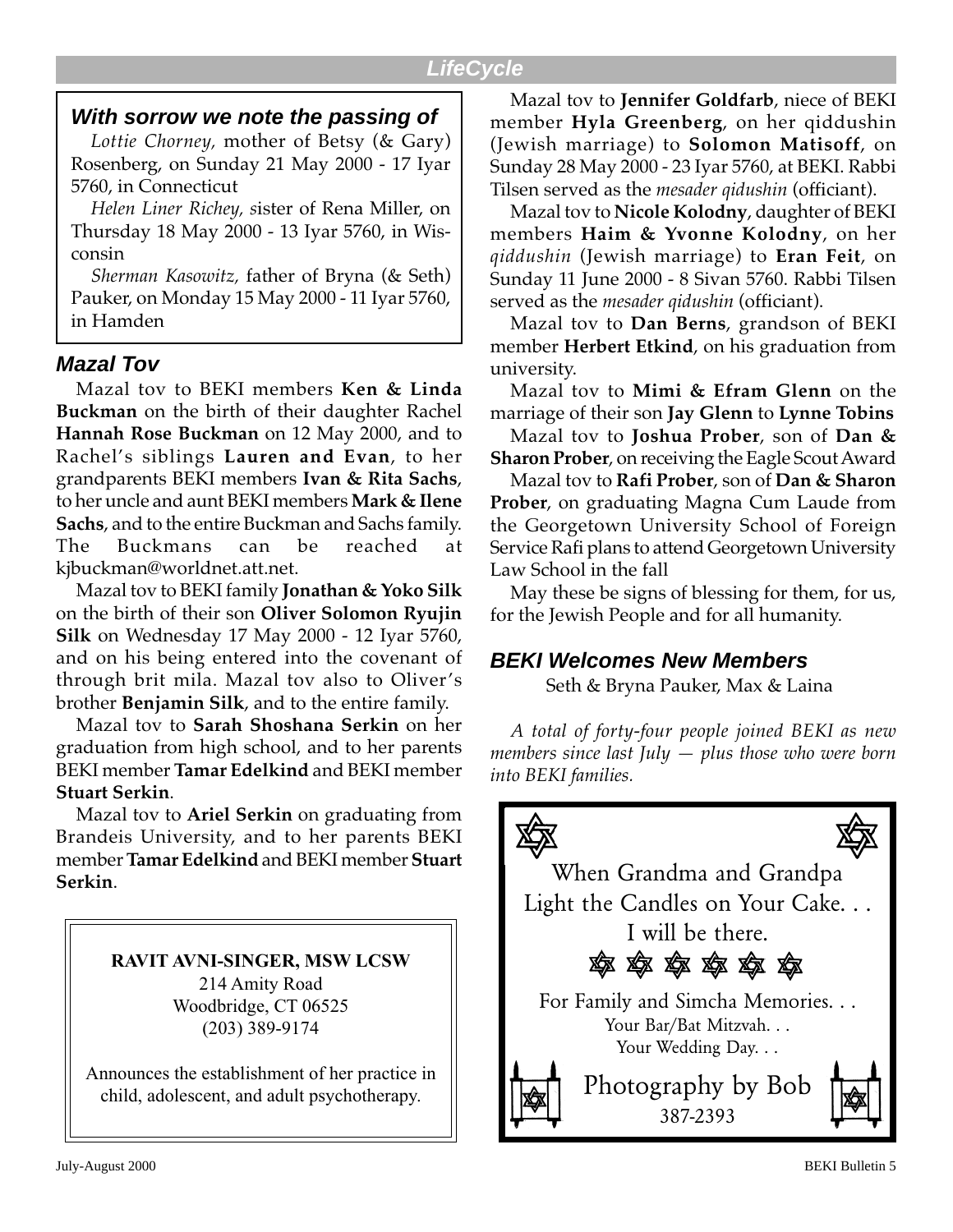#### **News**

## **Master Rotation Schedule**

The "Master Rotation List" for Shabbat & Festival service participation was mailed in June to all households on the BEKI membership list. (Additional copies are available from the BEKI office at 389-2108, on the counter by the coatroom, or at www.beki.org/rotate.html). The list is the compilation of parts to be lead by those who volunteered for the services listed. If you would like to lead a children's or adult service, or learn to do so, contact Rabbi Tilsen at 389-2108 ext. 10 (jjtilsen@aol.com).

The "Master Rotation List" offers only a partial picture of the volunteerism taking place at BEKI. Not listed there are the two-dozen Torah Readers and the Torah Reading coordinators, the leaders of the Late Friday service and weekday services, those who prepare BEKI mailings, the work of the Board and its committees, the work of the Sisterhood and Religious School, and much more.

The list may be of interest to those who are not

service leaders. Shabbat service leaders are chosen in part to present a coherent style of service leadership. For example, some leaders have a "classical cantorial" style, while others encourage the congregation to "sing along" to prayers set to contemporary melodies. Leaders with similar worship styles have been assigned to the same days when possible. That way, those who wish to enjoy that particular style can make a point to attend. (Those who must switch their parts — especially for Pesuqei DeZimra, Shaharit and Musaf — are encouraged to find a substitute with a similar "style" whenever possible to facilitate this system.)

BEKI has a long history of volunteerism. Over the past decades, much of the building was built and maintained by its members' own labor. Food preparation for programs and cleanup was done by members. In our day, many have now extended this "Jew-it-yourself" approach to the worship and teaching services as well. This has earned BEKI the epithet of "The People's Temple."

## **Information on the Counter**

Literature may be placed on the counter by the coatroom and on the Community Bulletin Board by permission only. To request permission for placement on this counter or on the Community Bulletin Board, please contact Synagogue Administrator Mary Ellen Mack at 389-2108 ext. 14 (beki@snet.net). After office hours, you may leave



one copy of your submission, with your phone number, under Mary Ellen's door, or you may fax it to Mary Ellen at (203) 389-5899 (24-hours).

The counter by the coatroom is reserved for BEKI program and activities. We receive frequent requests to promote activities of the Jewish Community Center, Jewish Federation, Jewish Foundation, Jewish Home, Jewish Family Service, Ezra Academy, United Synagogue of Conservative Judaism, the Jewish Theological Seminary, and the Schechter Institute for Jewish Studies, along with a host of worthy and important communal agengies and institutions. It would not be possible to place them all the counter by the coatroom. Posters and flyers for these institutions are found on the Community Bulletin Board.

Sometimes flyers and posters that are inappropriate for display at BEKI have been found placed without permission. Any flyers and posters placed without permission are immediately discarded. Your cooperation in maintaining a fair and respectful policy is appreciated.